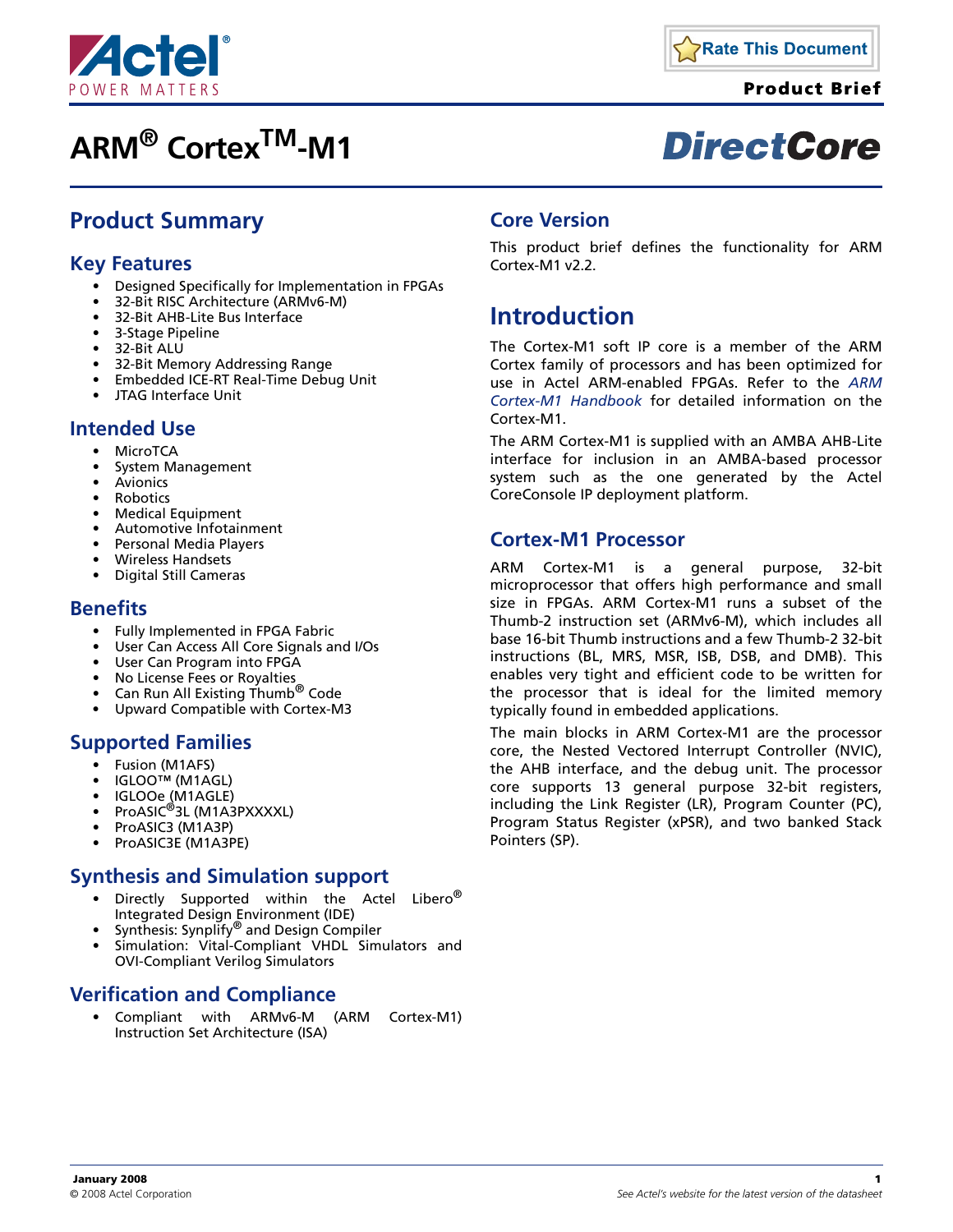#### **ARM® CortexTM-M1**

[Figure 1](#page-1-0) shows an ARM Cortex-M1 processor with debug block diagram.



<span id="page-1-0"></span>*Figure 1 •* **Processor with Debug Block Diagram**

The NVIC is closely coupled to the ARM Cortex-M1 core to achieve low-latency interrupt processing. The versions currently available for use in M1 devices support 1 interrupt with 4 levels of priority. Future versions will support up to 32 interrupts. To simplify software development, the processor state is automatically saved on interrupt entry, and restored on interrupt exist, with no instruction overhead.

The ARM Cortex-M1 Thumb instruction set's 16-bit instruction length allows it to approach twice the density in memory of standard 32-bit ARM code while retaining most of the ARM performance advantage over a traditional 16-bit processor using 16-bit registers. This is possible because Thumb code operates on the 32-bit register set in the processor. Thumb code is able to provide up to 65% of the code size of ARM, and 160% of the performance of an equivalent ARM processor connected to a 16-bit memory system.

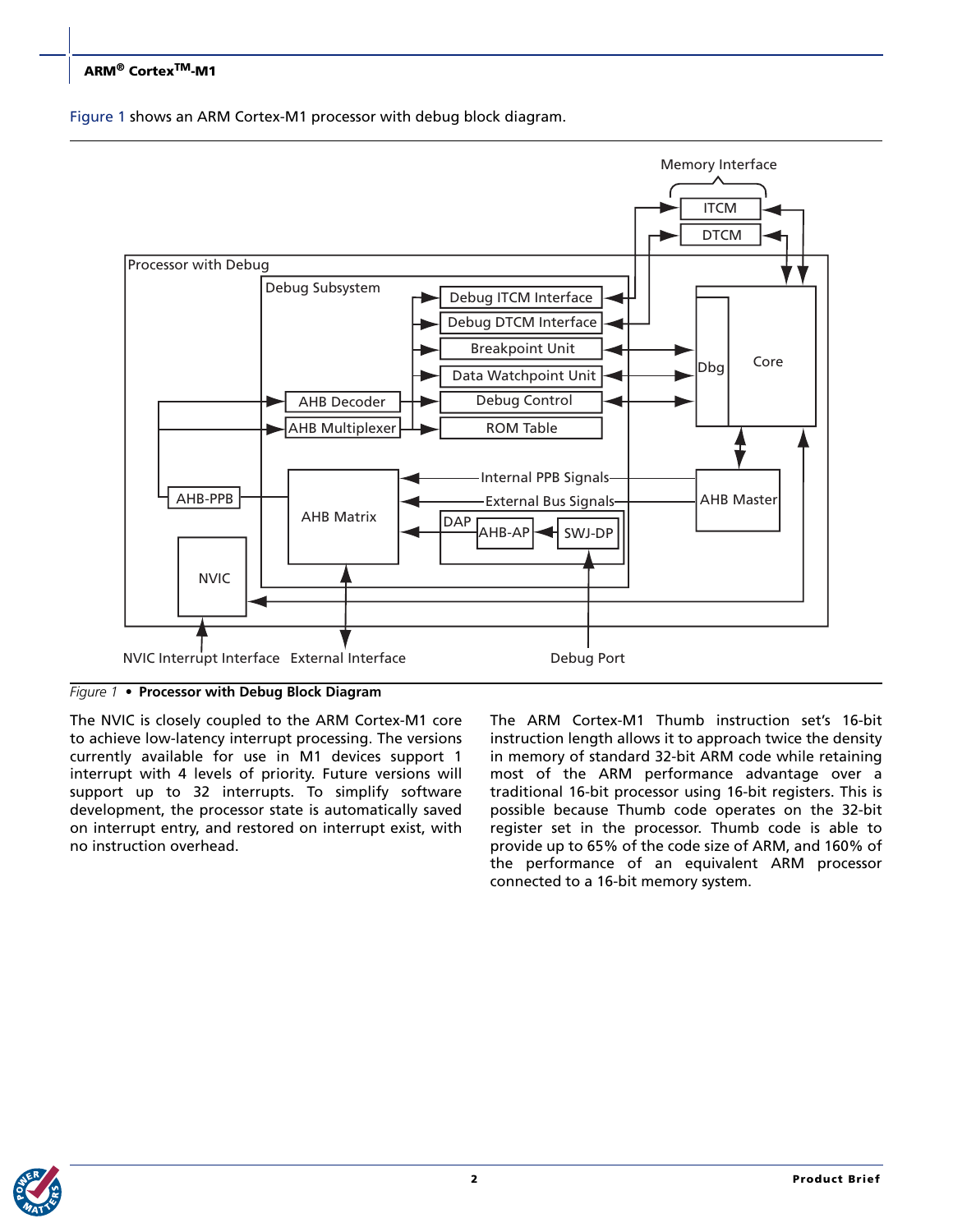

## **ARM Cortex-M1–Enabled FPGAs**

ARM Cortex-M1 is available for use in a growing number of Actel M1 devices. These include M1AFS600, M1AGL600, M1A3P1000, and a number of additional M1 devices. The devices listed have the features shown in the following sections:

#### **M1AFS600 Fusion**

Actel Fusion™ Programmable System Chips (PSCs) are the world's first mixed-signal FPGAs. Fusion integrates a 12-bit analog-to-digital converter, as many as 40 analog I/Os, up to 8 Mbits of flash memory, and FPGA fabric all in a single device. When used in conjunction with a soft processor such as ARM Cortex-M1, Actel Fusion devices represent the definitive soft MCU platform.

#### **M1AFS600 Features**

- Industry's first mixed-signal FPGA
- 600,000 system gates 13,824 logic tiles
- ARM Cortex-M1 uses less than 30% of FPGA logic
- 4 Mbits flash, 108 kbits SRAM
- 30 analog inputs, 10 analog outputs
- 172 digital I/Os
- 2 PLLs, 1% RC oscillator, Xtal oscillator, RTC

#### **M1AGL600 IGLOO FPGAs**

The M1 IGLOO devices are reprogrammable, fullfeatured flash FPGAs designed to meet the demanding

#### *Table 1 •* **ARM Cortex-M1 Utilization Data**

power and area requirements of today's portable electronics. Featuring Flash\*Freeze™ technology and with operating voltages of 1.2 V / 1.5 V, these devices offer the industry's lowest power consumption. M1 IGLOO devices give designers a flexible system construction platform for building portable products that offer maximum battery life.

#### **M1AGL600 Features**

- Ultra-low power flash-based FPGA
- 600,000 system gates 13,824 logic tiles
- ARM Cortex-M1 uses less than 33% of FPGA logic
- 144 kbits SRAM, 235 digital I/Os

#### **M1A3P1000 ProASIC3/E FPGAs**

ProASIC3/E devices, the third generation of Actel Flash FPGAs, offer industry-leading unit cost and lowest total system cost—up to 504 kbits of SRAM, 350 MHz operation, and best-in-class logic utilization. These single-chip FPGAs require no boot ROMs or other support chips and are highly secure, with 128-bit AES encryption and FlashLock® technology.

#### **M1A3P1000 Features**

- Low-cost flash-based FPGA
- 1,000,000 system gates 24,576 logic tiles
- ARM Cortex-M1 uses less than 20% of FPGA logic
- 144 kbits SRAM
- 300 digital I/Os

| <b>Device</b><br>Variant | Performance<br>(MHz) | Size (tiles)      | Size (tiles)<br><b>RVDS</b> | Size (tiles)<br><b>FlashPro</b> | <b>RAM Blocks</b> | <b>Device</b> | <b>Utilization</b><br>(%) |
|--------------------------|----------------------|-------------------|-----------------------------|---------------------------------|-------------------|---------------|---------------------------|
| <b>M1 Fusion</b>         |                      |                   |                             |                                 |                   |               |                           |
| No debug                 | 67.5                 | 4,452             | —                           |                                 | 4                 | M1AFS600      | 31                        |
| With debug               | 66.9                 | -                 | 9,272                       | 9,462                           | 4                 | M1AFS600      | 68                        |
| <b>M1 IGLOO 1.5 V</b>    |                      |                   |                             |                                 |                   |               |                           |
| No debug                 | 39                   | 4,435             | $\overline{\phantom{0}}$    |                                 | 4                 | M1AGL600      | 31                        |
| With debug               | 39                   | -                 | 9,250                       | 9,440                           | 4                 | M1AGL600      | 68                        |
| M1 IGLOO 1.2 V           |                      |                   |                             |                                 |                   |               |                           |
| No debug                 | 24                   | 4,435             | —                           |                                 | 4                 | M1AGL600      | 31                        |
| With debug               | 24                   | $\qquad \qquad -$ | 9,250                       | 9,440                           | 4                 | M1AGL600      | 68                        |
| <b>M1 ProASIC3/E</b>     |                      |                   |                             |                                 |                   |               |                           |
| No debug                 | 69.9                 | 4,435             | $\qquad \qquad -$           | —                               | 4                 | M1A3PE1500    | 12                        |
| With debug               | 66.5                 |                   | 9,250                       | 9,440                           | 4                 | M1A3PE1500    | 25                        |

*Note: Configuration is 0 kbytes ITCM, 0 kbytes DTCM, small multiplier, 1interrupt, no OS extensions, little-endian, and debug as shown.*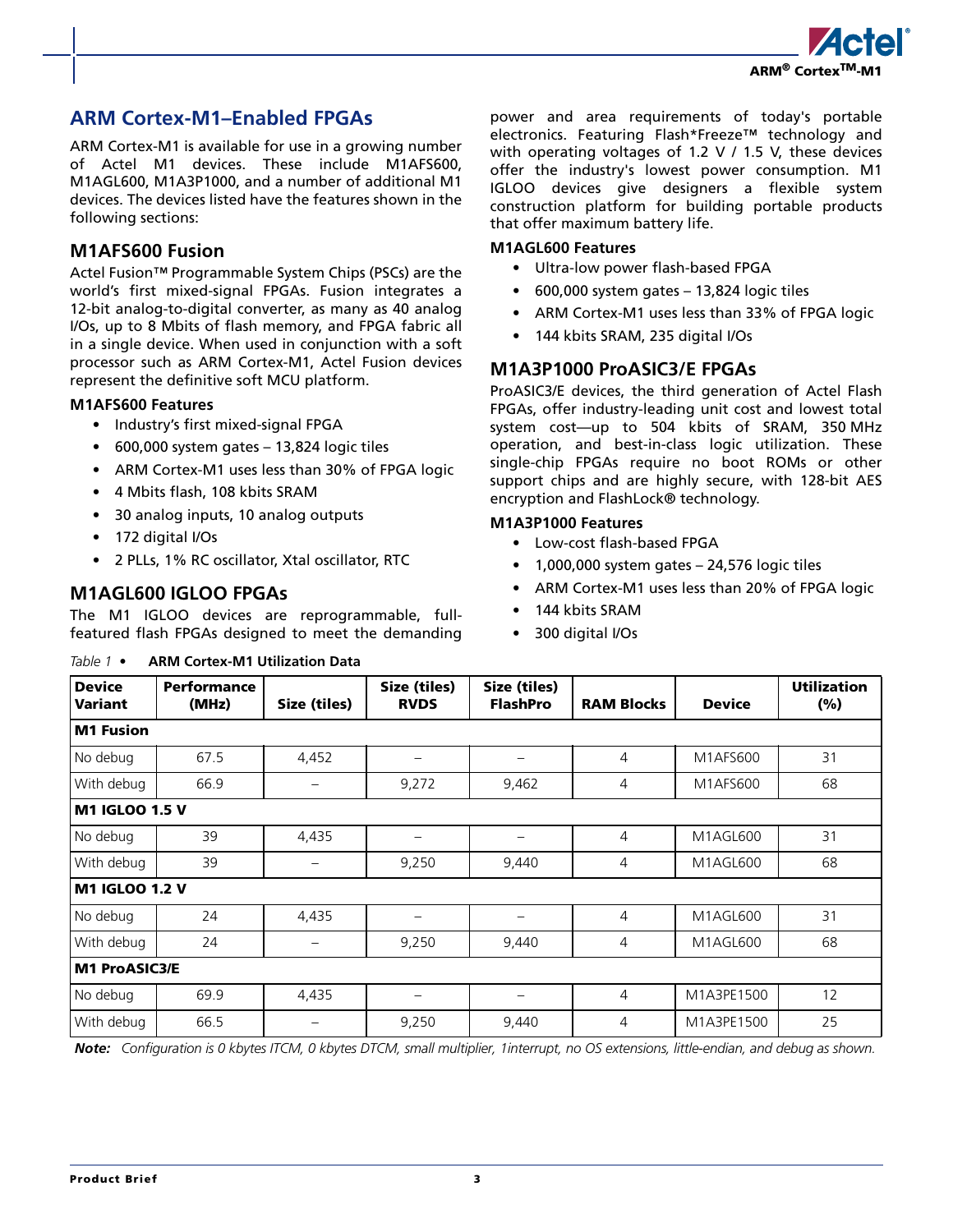## **ARM Cortex-M1 Signals**

The signals of the core are given in [Table 2.](#page-3-0)

<span id="page-3-0"></span>

| Table $2 \bullet$ | <b>ARM Cortex-M1 Signal Descriptions</b> |  |
|-------------------|------------------------------------------|--|
|                   |                                          |  |

| <b>Name</b>      | Width          | <b>Type</b> | <b>Description</b>                      |  |
|------------------|----------------|-------------|-----------------------------------------|--|
| <b>HCLK</b>      | 1              | Input       | Main processor clock                    |  |
| NSYSRESET        | $\mathbf{1}$   | Input       | External push-button/power-up reset     |  |
| <b>WDOGRES</b>   | $\mathbf{1}$   | Input       | Watchdog reset to ARM Cortex-M1         |  |
| <b>WDOGRESn</b>  | $\mathbf{1}$   | Output      | Reset of watchdog timer                 |  |
| HRESETn          | $\mathbf{1}$   | Output      | Reset to other components in AHB system |  |
| RV_TCK           | $\mathbf{1}$   | Input       | RealView JTAG                           |  |
| RV_nTRST         | 1              | Input       | RealView JTAG                           |  |
| RV_TMS           | $\mathbf{1}$   | Input       | RealView JTAG                           |  |
| RV_TDI           | $\mathbf{1}$   | Input       | RealView JTAG                           |  |
| RV_nSRST_IN      | $\mathbf{1}$   | Input       | RealView JTAG                           |  |
| RV_TRCK          | $\mathbf{1}$   | Input       | RealView JTAG                           |  |
| RV_TDOUT         | 1              | Output      | RealView JTAG                           |  |
| RV_nTDOEN        | $\mathbf{1}$   | Output      | RealView JTAG                           |  |
| UJTAG_TCK        | $\mathbf{1}$   | Input       | FlashPro3 JTAG                          |  |
| UJTAG_TDI        | 1              | Input       | FlashPro3 JTAG                          |  |
| UJTAG_TMS        | 1              | Input       | FlashPro3 JTAG                          |  |
| UJTAG_TRSTB      | $\mathbf{1}$   | Input       | FlashPro3 JTAG                          |  |
| UJTAG_TDO        | $\mathbf{1}$   | Output      | FlashPro3 JTAG                          |  |
| IRQ[31:0]        | 32             | Input       | External Interrupts                     |  |
| <b>NMI</b>       | $\mathbf{1}$   | Input       | Non-maskable Interrupt                  |  |
| <b>EDBGRQ</b>    | 1              | Input       | External debug request                  |  |
| nTRST            | $\mathbf{1}$   | Input       | JTAG reset                              |  |
| <b>JTAGTOP</b>   | $\mathbf{1}$   | Output      | State Controller Indicator              |  |
| nTDOEN           | $\mathbf{1}$   | Output      | JTAG data out enable                    |  |
| <b>LOCKUP</b>    | $\mathbf{1}$   | Output      | Core is locked up                       |  |
| <b>HALTED</b>    | $\mathbf{1}$   | Output      | Core is in Halt Debug state             |  |
| <b>HREADY</b>    | $\mathbf{1}$   | Input       | Slave ready signal                      |  |
| <b>HRESP</b>     | $\mathbf{1}$   | Input       | AHB response signal                     |  |
| HRDATA[31:0]     | 32             | Input       | Data from Slave to Master               |  |
| HTRANS[1:0]      | $\overline{2}$ | Output      | AHB transfer type signal                |  |
| HBURST[2:0]      | 3              | Output      | AHB burst signal                        |  |
| HPROT[3:0]       | $\overline{4}$ | Output      | Transfer protection bits                |  |
| HSIZE[2:0]       | 3              | Output      | Transfer size                           |  |
| <b>HWRITE</b>    | $\mathbf{1}$   | Output      | Transfer direction                      |  |
| <b>HMASTLOCK</b> | $\mathbf{1}$   | Output      | Transfer is part of a locked sequence   |  |
| HADDR[31:0]      | 32             | Output      | Transfer address                        |  |
| HWDATA[31:0]     | 32             | Output      | Data from Master to Slave               |  |

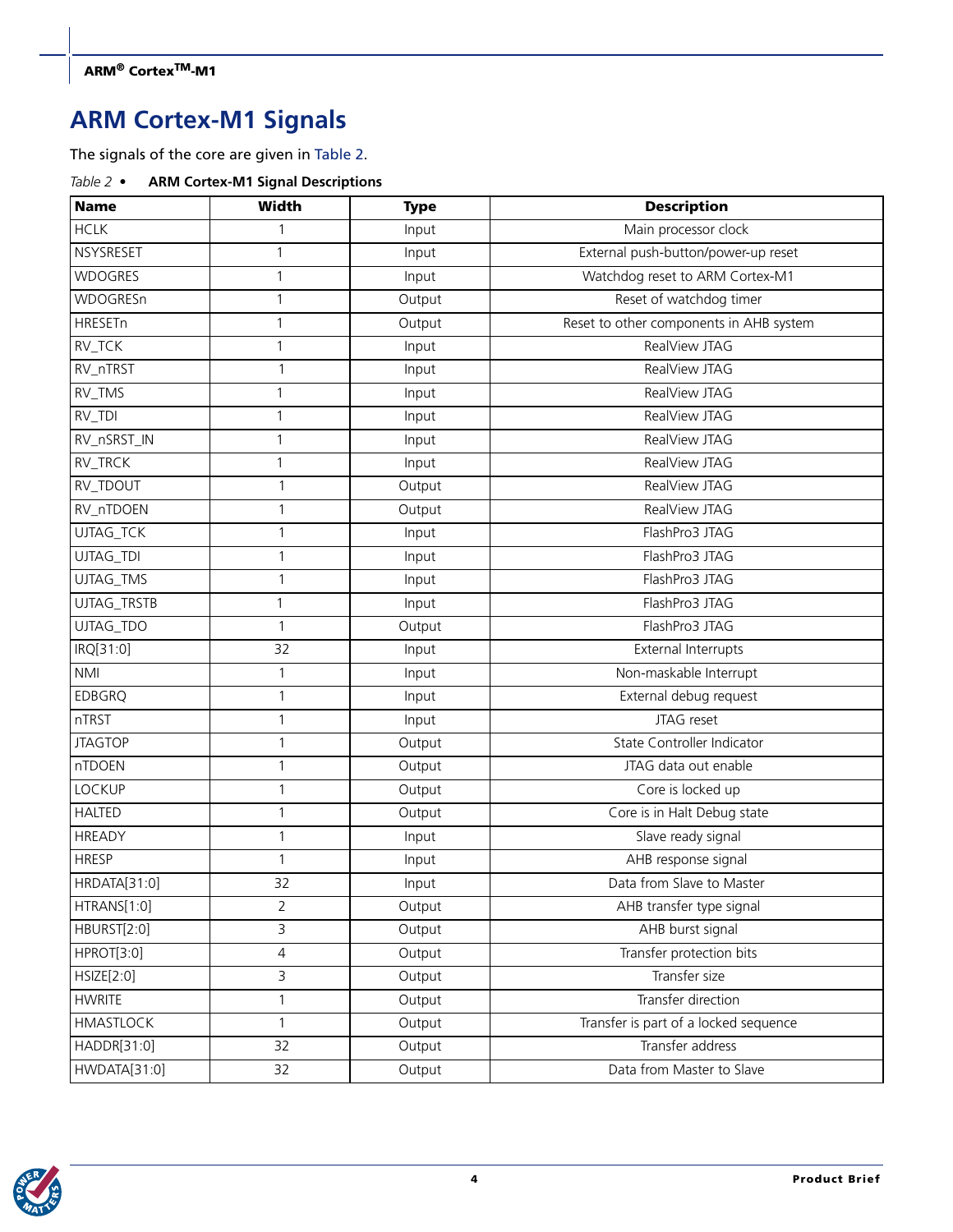

## **Programmer's Model**

The ARM Cortex-M1 processor supports all ARMv6-M Thumb instructions. This includes the entire 16-bit Thumb instruction set architecture and some 32-bit instructions. or information on ARMv6-M Thumb instructions, see the *ARMv6-M Architecture Reference Manual*. The processor does not support ARM instructions.

### **Processor Operating States**

The ARM Cortex-M1 processor has two operating states:

- **Thumb state**  This is the normal execution state, with the processor running the 16-bit and 32-bit halfword-aligned Thumb and Thumb-2 BL, MRS, MSR, ISB, DSB, and DMB instructions.
- **Debug state**  This is the state the processor is in for debugging.

### **Processor Operating Modes**

The ARM Cortex-M1 processor supports two modes of operation:

- **Thread mode**  Entered on Reset, and can be reentered as a result of an exception return.
- **Handler mode**  Entered as a result of an exception.

#### **Main Stack and Process Stack Access**

Out of reset, all code uses the main stack. An exception handler such as SVC can change the stack used by Thread mode from main stack to process stack by changing the EXC\_RETURN value it uses on exit. All exceptions continue to use the main stack. The stack pointer, R13, is a banked register that switches between the main stack and the process stack. Only one stack, either the process stack or the main stack, is visible, using R13, at any time.

It is also possible to switch from the main stack to process stack while in Thread mode by writing to the special purpose Control Register using an MSR instruction.

#### **Registers**

The processor has the following 32-bit registers [\(Figure 2\)](#page-4-0):

- 13 general purpose registers, R0–R12
- Stack Pointer (SP) (SP, R13) and banked register aliases, SP\_process and SP\_main
- Link Register (LR, R14)
- Program Counter (PC, R15)
- Program status registers (xPSR)

#### **General Purpose Registers**

The general purpose registers, R0–R12, have no special architecturally-defined uses.



<span id="page-4-0"></span>*Figure 2 •* **Processor Register Set**

- **Low registers**  Registers R0–R7 are accessible by all instructions that specify a general purpose register.
- **High registers**  Registers R8-R12 are not accessible by all 16-bit instructions.

The R13, R14, and R15 registers have the following special functions:

- **Stack Pointer**  Register R13 is used as the Stack Pointer (SP). Because the SP ignores writes to bits [1:0], it is auto-aligned to a word, four-byte, and boundary. Handler mode always uses SP\_main, but you can configure Thread mode to use either SP\_main or SP\_process.
- **Link Register**  Register R14 is the subroutine Link Register (LR). The LR receives the return address from PC when a Branch and Link (BL) instruction is executed. The LR is also used for an exception return. At all other times, you can treat R14 as a general purpose register.
- **Program Counter** Register R15 is the Program Counter (PC). Bit 0 is always 0, so instructions are always aligned to halfword boundaries.

#### **Special Purpose Program Status Registers (xPSR)**

Processor status at the system level breaks down into three categories and can be accessed as individual registers, a combination of any two from three, or a combination of all three, using the MRS and MSR instructions.

- **Application PSR** (APSR) Contains the condition code flags. Before entering an exception, the processor saves the condition code flags on the stack. You can access the APSR with the MSR and MRS instructions.
- **Interrupt PSR** (IPSR) Contains the Interrupt Service Routine (ISR) number of the current exception activation.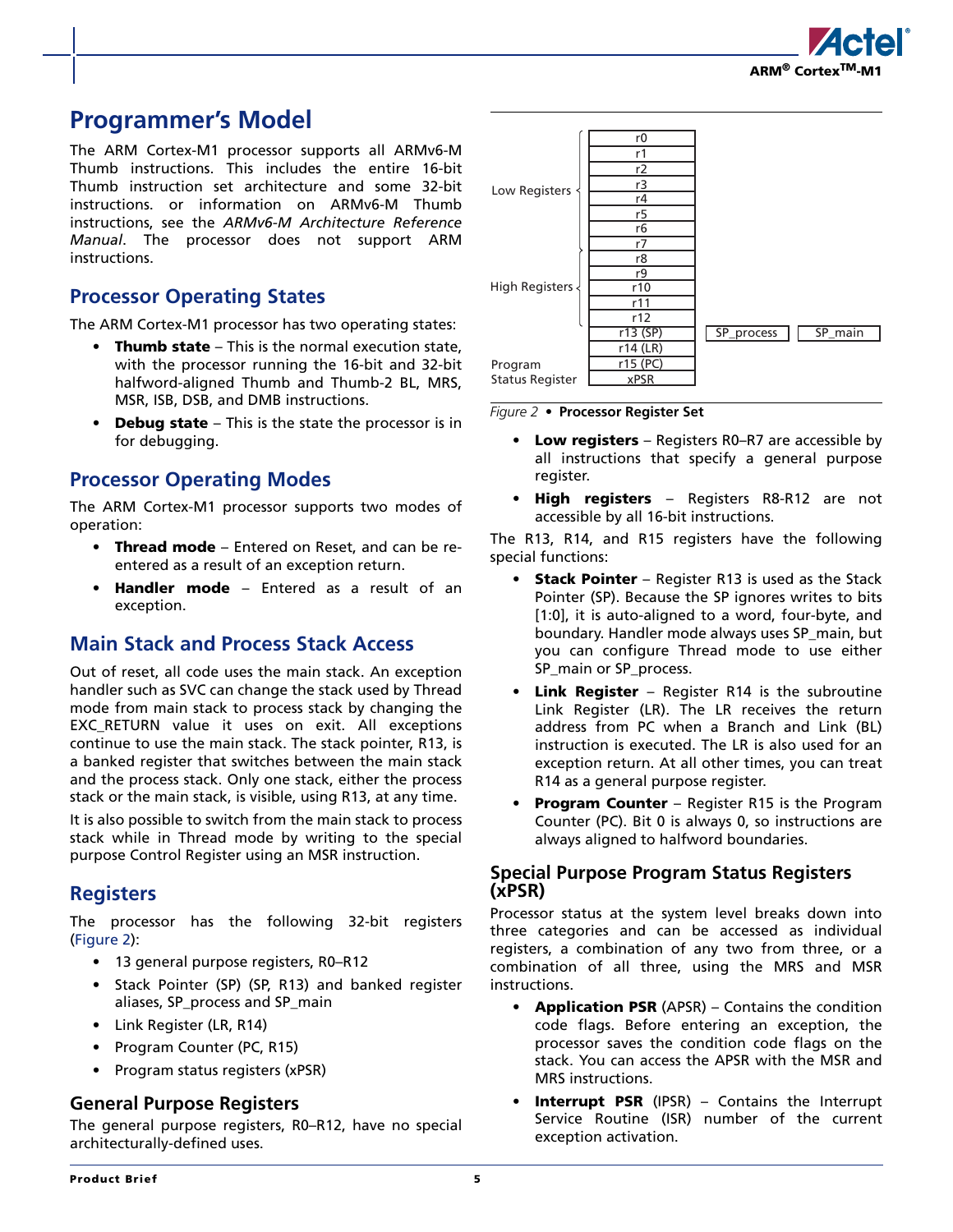#### **ARM® CortexTM-M1**

• **Execution PSR** (EPSR) – Contains the Thumb state bit (T-bit). Unless the processor is in Debug state, the EPSR is not directly accessible. All fields read as zero using an MRS instruction and MSR instruction writes are ignored.

On entering an exception, the processor saves the combined information from the three status registers on the stack.

#### **Special Purpose Priority Mask Register**

Use the special purpose Priority Mask Register for priority boosting. You can access the special purpose Priority Mask Register using the MSR and MRS instructions. You can also use the CPS instruction to set or clear PRIMASK.

#### **Special Purpose Control Register**

The special purpose Control Register identifies the stack pointers used.

### **Data Types**

The processor supports the following data types:

- 32-bit words
- 16-bit halfwords
- 8-bit bytes

**Note**: Unless otherwise stated, the core can access all regions of the memory map, including the code region, with all data types. To support this, the system must support sub-word writes without corrupting neighboring bytes in that word.

### **Memory Formats**

The processor views memory as a linear collection of bytes numbered in ascending order from 0 ([Figure 3](#page-5-0)).



<span id="page-5-0"></span>*Figure 3 •* **Processor Memory Map**

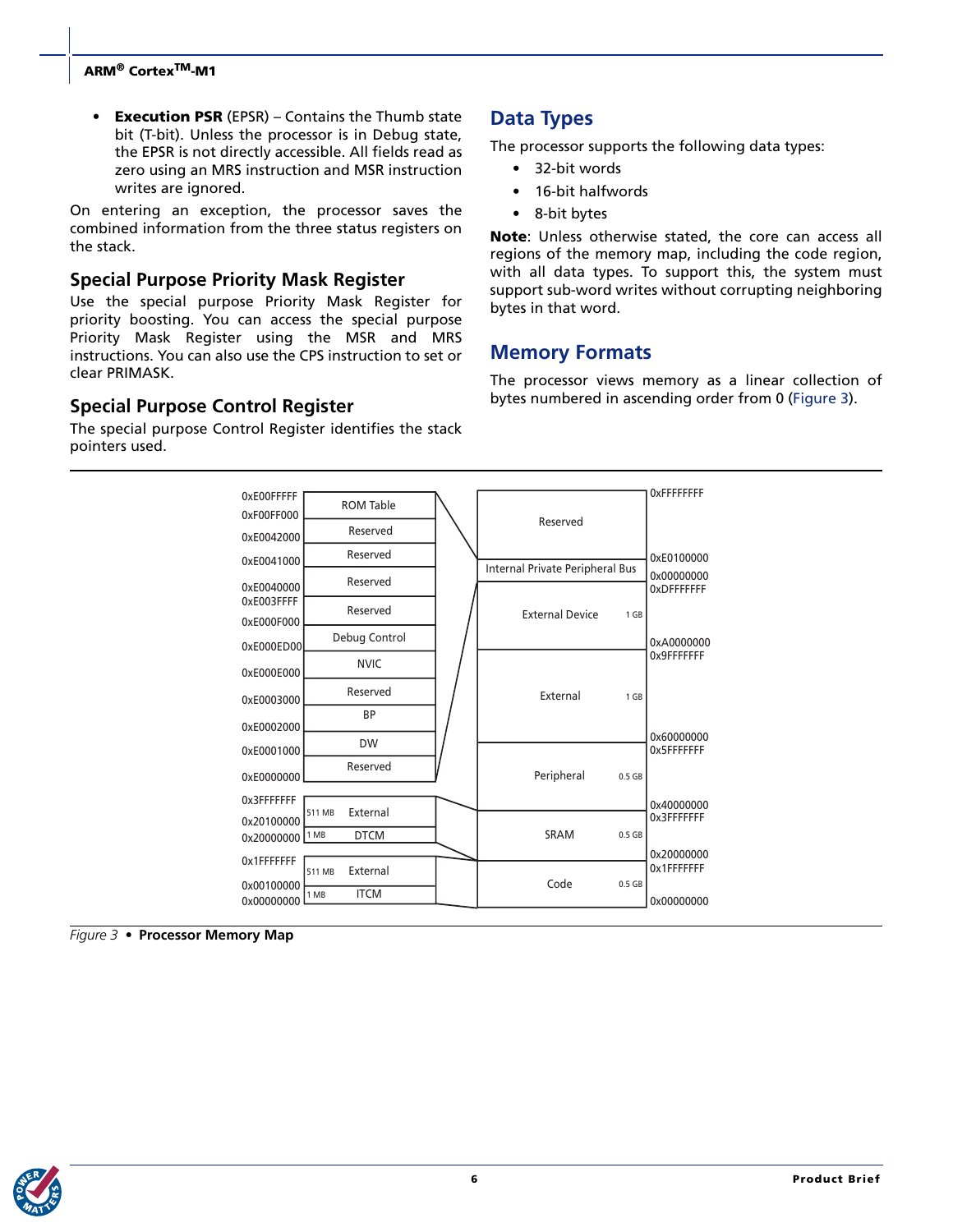

For example:

- Bytes 0–3 hold the first stored word
- Bytes 4–7 hold the second stored word

The processor accesses data and code words in littleendian format. Little-endian is the default memory format for ARM processors.

In little-endian format, the byte with the lowest address in a word is the least significant byte of the word. The byte with the highest address in a word is the most significant. The byte at address 0 of the memory system connects to data lines 7–0.

## **Exceptions**

The processor and the Nested Vectored Interrupt Controller (NVIC) prioritize and handle all exceptions. All exceptions are handled in Handler mode. Processor state is automatically stored to the stack on an exception, and automatically restored from the stack at the end of the exception handler Interrupt Service Routine (ISR). The following features enable efficient, low-latency exception handling:

• Automatic state saving and restoring. The processor pushes state registers on the stack before entering the ISR, and pops them after exiting the ISR with no instruction overhead.

- Automatic reading of the vector table entry that contains the ISR address in code memory or data SRAM
- Closely-coupled interface between the processor and the NVIC to enable early processing of interrupts and processing of late-arriving interrupts with higher priority
- Fixed number of interrupt priorities, from 2 bits, 4 levels
- Separate stacks for Handler and Thread modes if OS extensions are implemented
- ISR control transfer using the calling conventions of the C/C++ standard *Procedure Call Standard for the ARM Architecture* (PCSAA)
- Priority masking to support critical regions

## **Exception Types**

Various types of exceptions exist in the processor. A fault is an exception that results from an error condition. Faults can be reported synchronously or asynchronously to the instruction that caused them. In general, faults are reported synchronously. Faults caused by writes over the bus are asynchronous faults. A synchronous fault is always reported with the instruction that caused the fault. An asynchronous fault does not guarantee how it is reported with respect to the instruction that caused the fault. See [Table 3](#page-6-0) for a list and description of the exceptions supported by ARM Cortex-M1.

<span id="page-6-0"></span>

| Table 3 $\bullet$ | <b>Exception Types</b> |  |
|-------------------|------------------------|--|
|-------------------|------------------------|--|

| Position       | <b>Exception</b><br>Type | <b>Priority</b> | <b>Description</b>                                                                                                                    | <b>Activated</b>               |
|----------------|--------------------------|-----------------|---------------------------------------------------------------------------------------------------------------------------------------|--------------------------------|
|                |                          |                 | Stack top is loaded from first entry of vector table on Reset.                                                                        |                                |
| $\overline{1}$ | Reset                    | $-3$ (highest)  | Invoked on power-up and warm Reset. On first instruction,<br>drops to lowest priority. Thread mode.                                   | Asynchronous                   |
| $\overline{2}$ | Non-maskable             | $-2$            | Cannot be marked, prevented by activation, by any other<br>exception. Cannot be preempted by any other exception<br>other than Reset. | Asynchronous                   |
| $\overline{3}$ | Hard fault               | $-1$            | All classes of fault                                                                                                                  | Synchronous or<br>asynchronous |
| $4 - 10$       |                          |                 | Reserved                                                                                                                              |                                |
| 11             | SVCall                   | Configurable    | System service call with SVC instruction                                                                                              | Synchronous                    |
| $12 - 13$      |                          |                 | Reserved                                                                                                                              |                                |
| 14             | PendSV                   | Configurable    | Pendable request for system service. This is only pended by<br>software.                                                              | Asynchronous                   |
| 15             | SysTick                  | Configurable    | System tick timer has fired.                                                                                                          | Asynchronous                   |
| $16 - 48$      | External<br>interrupt    | Configurable    | Asserted from outside the processor, $IRQ[2^{n-1}:0]$ , and fed<br>through the NVIC (prioritized).                                    | Asynchronous                   |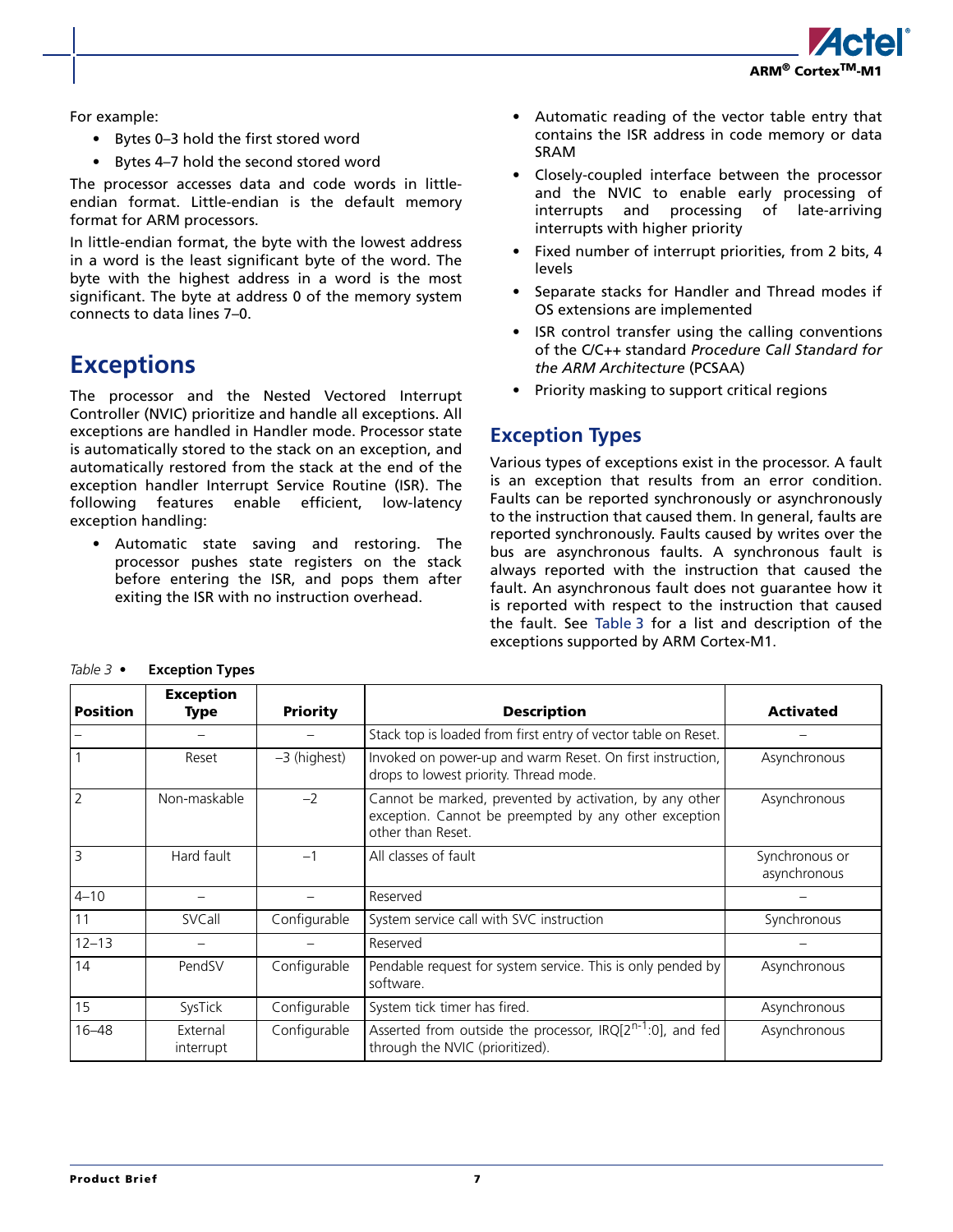## **Exception Priority**

In the processor exception model, priority determines when and how the processor takes exceptions. You can assign software priority levels to interrupts.

The NVIC supports software-assigned priority levels. You can assign a priority level from 0 to 3 to an interrupt by writing to the 2-bit IP\_N field in an Interrupt Priority Register. Hardware priority decreases with increasing interrupt number. Priority level –3 is the highest priority level, and priority level 3 is the lowest. The priority level overrides the hardware priority.

## **Stacks**

The processor supports two separate stacks:

- **Process stack**  You can configure Thread mode to use the process stack. Thread mode uses the main stack out of reset. SP\_process is the Stack Pointer (SP) register for the process stack.
- **Main stack**  Handler mode uses the main stack. SP\_main is the SP register for the main stack.

Only one stack, the process stack or the main stack, is visible at any time, using R13. After pushing the content, the ISR uses the main stack, and all subsequent interrupt preemptions use the main stack.

## **Clocking and Resets**

The processor has one functional clock input, HCLK, and one reset signal, SYSRESETn. If debug is implemented, there is also a SWJ-DP clock, SWCLKTCK, and nTRST. SWCLKTCK relates to the DAP logic. The debug reset signal DBGRESETn relates to the debug logic clocked by HCLK.

The SYSRESETn signal resets the entire processor system with the exception of debug logic in the following:

- Nested Vectored Interrupt Controller (NVIC)
- Debug subsystem

The register file cannot be reset by SYSRESETn or DBGRESETn.

## **Nested Vectored Interrupt Controller**

The NVIC facilitates low-latency exception and interrupt handling, and implements System Control Registers. The NVIC supports reprioritizable interrupts. The NVIC and the processor core interface are closely coupled, which enables low latency interrupt processing and efficient processing of late-arriving interrupts. All NVIC registers are only accessible using word transfers. Any attempt to write a halfword or byte individually causes corruption of the register bits. All NVIC registers and system debug registers are little-endian, regardless of the endianness state of the processor. See [Table 4](#page-7-0) for a list of the NVIC registers and their addresses.

| <b>Name of Register</b>            | <b>Type</b> | <b>Address</b> | <b>Reset Value</b> |
|------------------------------------|-------------|----------------|--------------------|
| IRQ 0 to 31 Set Enable Register    | <b>R/W</b>  | 0xE000E100     | 0x00000000         |
| IRQ 0 to 31 Clear Enable Register  | <b>R/W</b>  | 0xE000E180     | 0x00000000         |
| IRQ 0 to 31 Set Pending Register   | <b>R/W</b>  | 0xE000E200     | 0x00000000         |
| IRQ 0 to 31 Clear Pending Register | <b>R/W</b>  | 0xE000E280     | 0x00000000         |
| Priority 0 Register                | <b>R/W</b>  | 0xE000E400     | 0x00000000         |
| Priority 1 Register                | <b>R/W</b>  | 0xe000e404     | 0x00000000         |
| Priority 2 Register                | <b>R/W</b>  | 0xe000e408     | 0x00000000         |
| Priority 3 Register                | <b>R/W</b>  | 0xe000e40c     | 0x00000000         |
| Priority 4 Register                | <b>R/W</b>  | 0xe000e410     | 0x00000000         |
| Priority 5 Register                | <b>R/W</b>  | 0xe000e414     | 0x00000000         |
| Priority 6 Register                | <b>R/W</b>  | 0xe000e418     | 0x00000000         |
| Priority 7 Register                | <b>R/W</b>  | 0xe000e41c     | 0x00000000         |

<span id="page-7-0"></span>*Table 4 •* **NVIC Register**

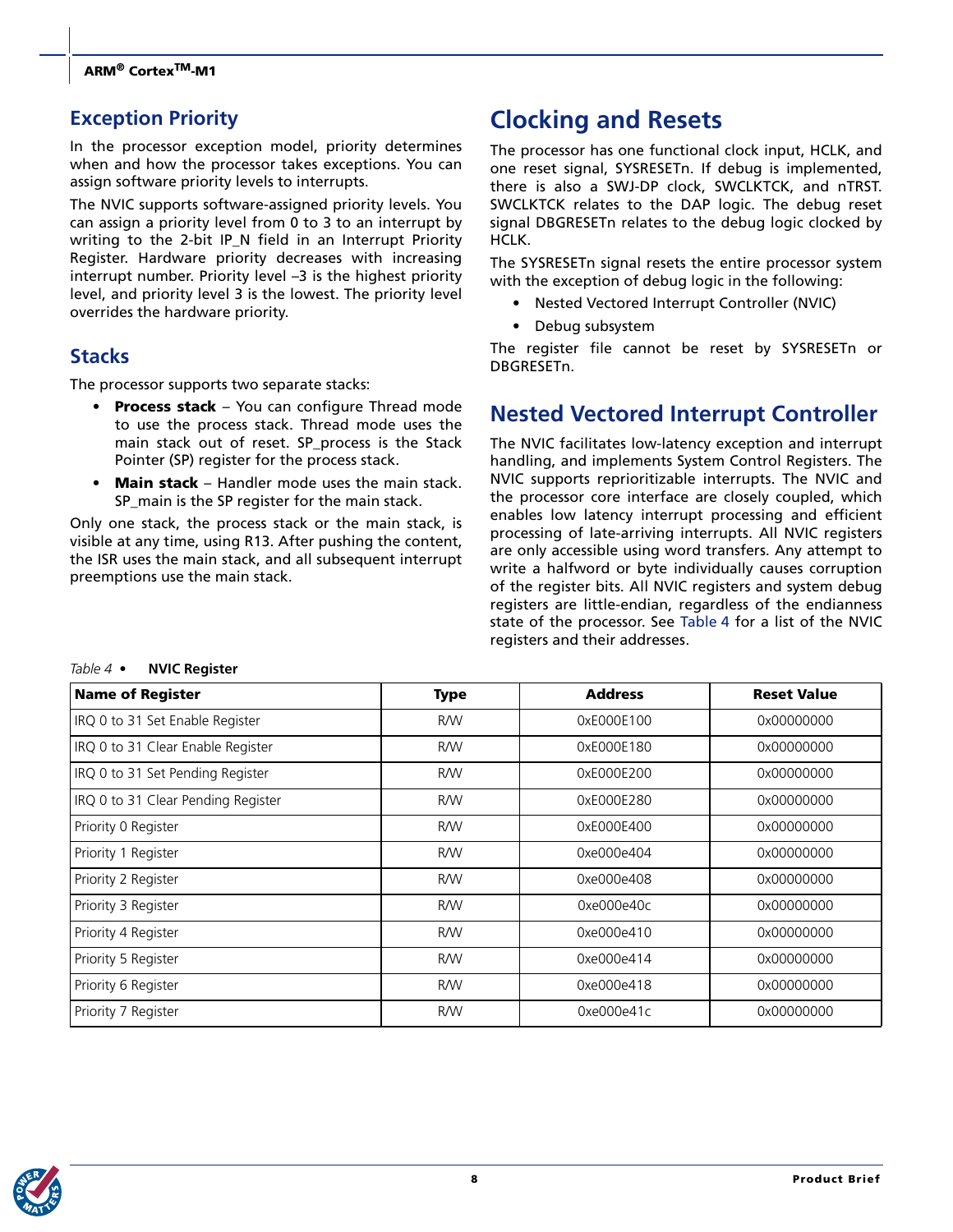

The processor supports both level and pulse interrupts. A level interrupt is held asserted until it is cleared by the ISR accessing the device. A pulse interrupt is a variant of an edge model. The edge must be sampled on the rising edge of the processor clock, HCLK, instead of being asynchronous.

For level interrupts, if the signal is not deasserted before the return from the interrupt routine, the interrupt repends and reactivates. This is particularly useful for FIFO and buffer-based devices because it ensures that they drain either by a single ISR or by repeated invocations, with no extra work. This means that the device holds the signal in assert until the device is empty.

A pulse interrupt can be reasserted during the ISR so that the interrupt can be pended and active at the same time. The application design must ensure that a second pulse does not arrive before the first pulse is activated. If it does the second pend has no affect because it is already pended. However, if the interrupt is asserted for at least one cycle, the NVIC latches the pend bit. When the ISR activates, the pend bit is cleared. If the interrupt asserts again while it is activated, it can latch the pend bit again.

## **Processor Bus Interfaces**

As currently available for use in M1 devices, the ARM Cortex-M1 has an AHB-Lite external interface. The processor also contains an internal bus called the Private Peripheral Bus (PPB) for accesses to the Nested Vectored Interrupt Controller (NVIC), Data Watchpoint (DW) unit, and BreakPoint (BPU), but this is not directly accessible to the user.

### **External Interface**

The external interface is an AHB-Lite bus interface. The processor accesses to AHB peripherals and memory are implemented over this bus.

To prevent bus wait cycles from stalling the processor during data stores, buffered stores to the external interface go through a one-entry write buffer. If the write buffer is full, subsequent accesses to the bus stall until the write buffer has drained. The write buffer is only used if the bus waits for the data phase of the buffered store; otherwise, the transaction completes on the bus.

### **Memory Interfaces**

The tightly coupled memory interface defined in the ARM Cortex-M1 architecture is not currently supported on M1 devices. Future core releases will have support for this memory interface.

### **Private Peripheral Bus**

The AHB PPB is used to access the Nested Vector Interrupt Controller and the debug components when they are present. The PPB allows communication to flow between the AHB and NVIC units and the debug circuitry when it is implemented in the core.

## **Delivery and Deployment**

ARM Cortex-M1 is delivered as a series of files by CoreConsole that are directly imported into the Design and Simulation folders by Libero IDE. These consist of the BFM files and test wrapper, and the A1S secured CDB file, which is the placed-and-routed ARM Cortex-M1 core, actually instantiated on the user device. This deployment flow is adopted to ensure that the design is kept completely secure at all times.

Initially, the ARM Cortex-M1 processor is being made available for use in Actel M1 devices with only one user selectable option: with or without debug. The core is configured with 0K ITCM, 0K DTCM, small multiplier, little-endian, no OS extensions, and 1 interrupt. In the future, versions of the core will be offered with all of the configurable options available for configuration by the user.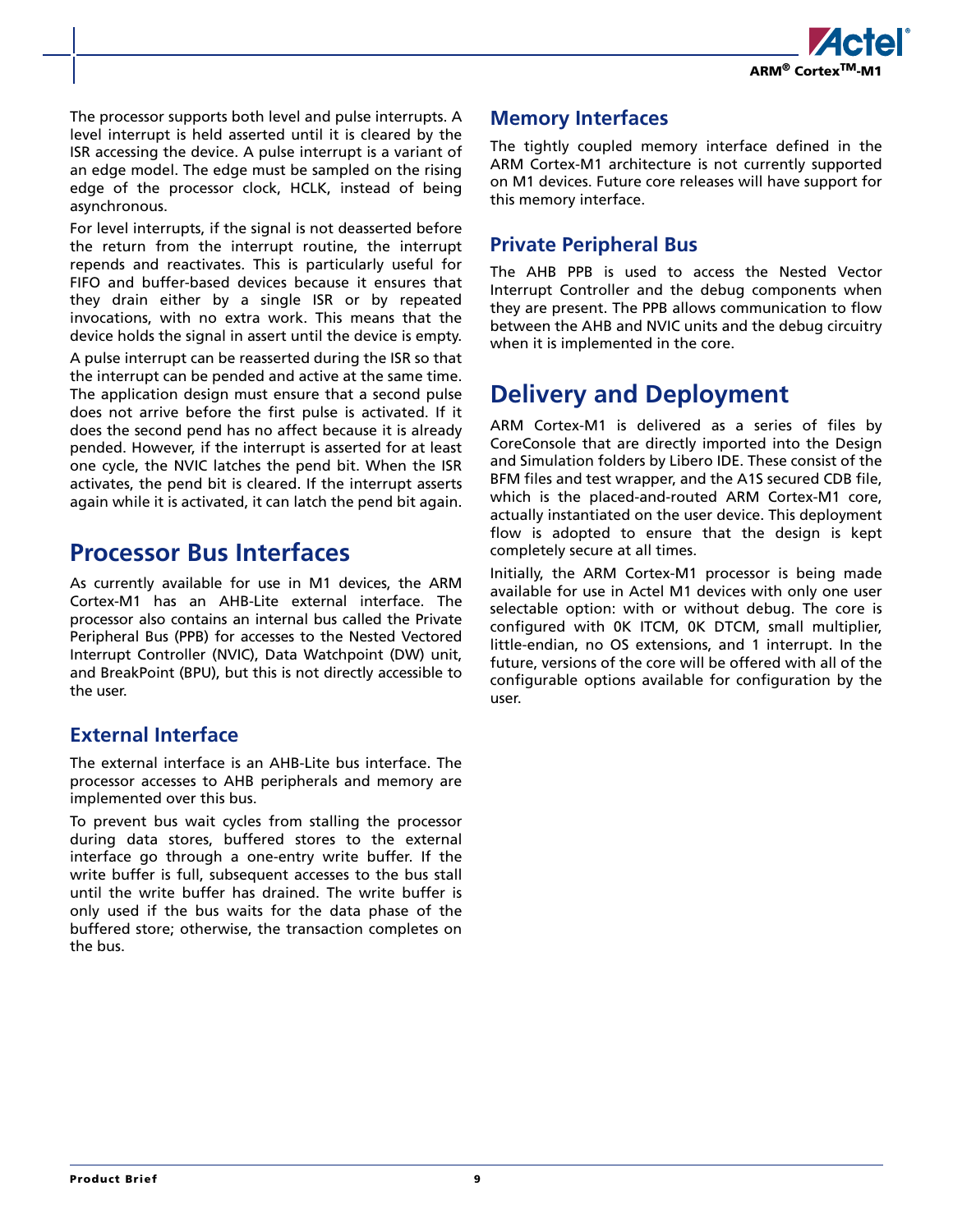## **Bus Functional Model (BFM)**

## **Introduction**

During the development of an FPGA-based SoC, there are various stages of testing that can be undertaken. This can involve some, or all, of the following approaches:

- Hardware simulation using Verilog or VHDL
- Software simulation using a host-based instruction set simulator (ISS) of the SoC's processor
- Hardware and software co-verification using a full-functional model of the processor in Verilog, VHDL or SWIFT form, or using a tool such as Seamless

## **BFM Usage Flow**

The BFM acts as a pin-for-pin replacement of the Cortex-M1 in the simulation of the SoC subsystem. It initiates bus transactions on the native ARM Cortex-M1 bus, which are cycle-accurate with real bus cycles that ARM Cortex-M1 would produce. It does not have the ability, however, to implement real ARM Cortex-M1 instructions. The BFM may be used to run a basic test suite of the SoC subsystem, using the skeleton system testbench.

You can edit the SoC Verilog/VHDL to add new design blocks. You can also fill out the system-level testbench to include tasks that test any newly added functionality, or add stubs to allow more complex system testing involving the IP cores. The BFM input scripts can also be manually enhanced to test out access to register locations in newly added logic. In this way, you can provide stimuli to the system from the inside (via the ARM Cortex-M1 BFM), as well as from the outside (via testbench tasks).

## **Timing Shell**

There is a timing shell provided for each ARM Cortex-M1 variant wrapped around the BFM. Therefore, the BFM is bus cycle accurate, and performs setup/hold checks to model output propagation delays.

## **Debug**

The ARM Debug Architecture uses a protocol converter box to allow the debugger to talk directly to the core via a JTAG port. In effect, the scan chains in the core that are required for test are re-used for debugging. The core uses the scan chains to insert instructions directly into ARM Cortex-M1. The instructions are executed on the core and depending on the type of instruction that has been inserted, the core or the system state can be examined, saved, or changed. The architecture has the ability to execute instructions at a slow debug speed or to execute instructions at system speed.

In debug mode, the user can perform the following functions:

- Core halt
- Core stepping
- Core register access
- Read/Write to TCMs
- Read/Write to AHB address space
- **Breakpoint**
- Watchpoints

The main debug components are the following:

- Debug control registers  $-$  to access and control debugging of the core
- Breakpoint Unit (BPU) to implement breakpoints
- Data Watchpoint Unit (DW) to implement watchpoints and trigger resources
- Debug memory interfaces to access external ITCM and DTCM
- ROM table

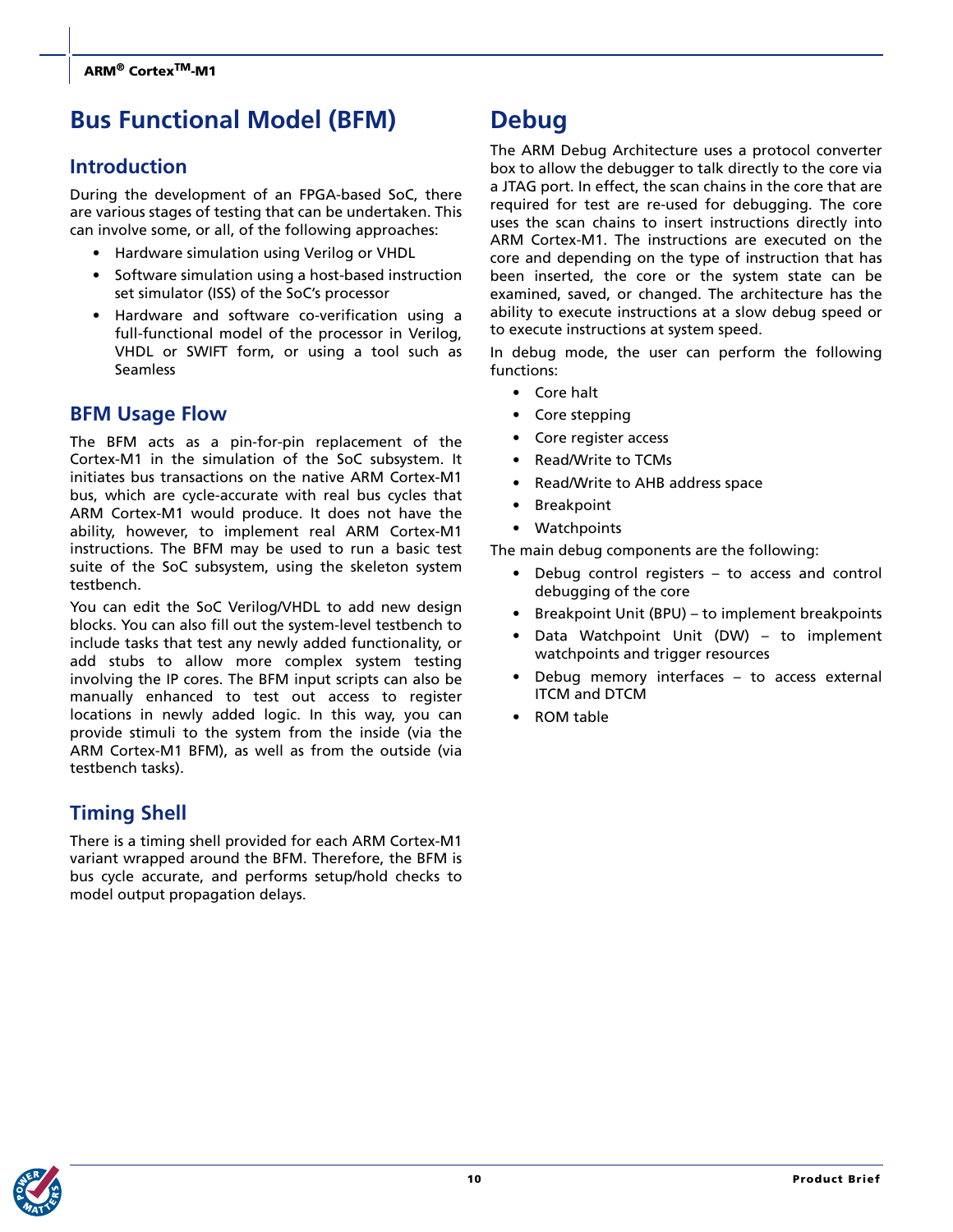

## **Datasheet Categories**

In order to provide the latest information to designers, some datasheets are published before data has been fully characterized. Datasheets are designated as "Product Brief," "Advanced," and "Production." The definitions of these categories are as follows:

## **Product Brief**

The product brief is a summarized version of an advanced or production datasheet containing general product information. This brief summarizes specific device and family information for unreleased products.

## **Advanced**

This datasheet version contains initial estimated information based on simulation, other products, devices, or speed grades. This information can be used as estimates, but not for production.

## **Unmarked (production)**

This datasheet version contains information that is considered to be final.